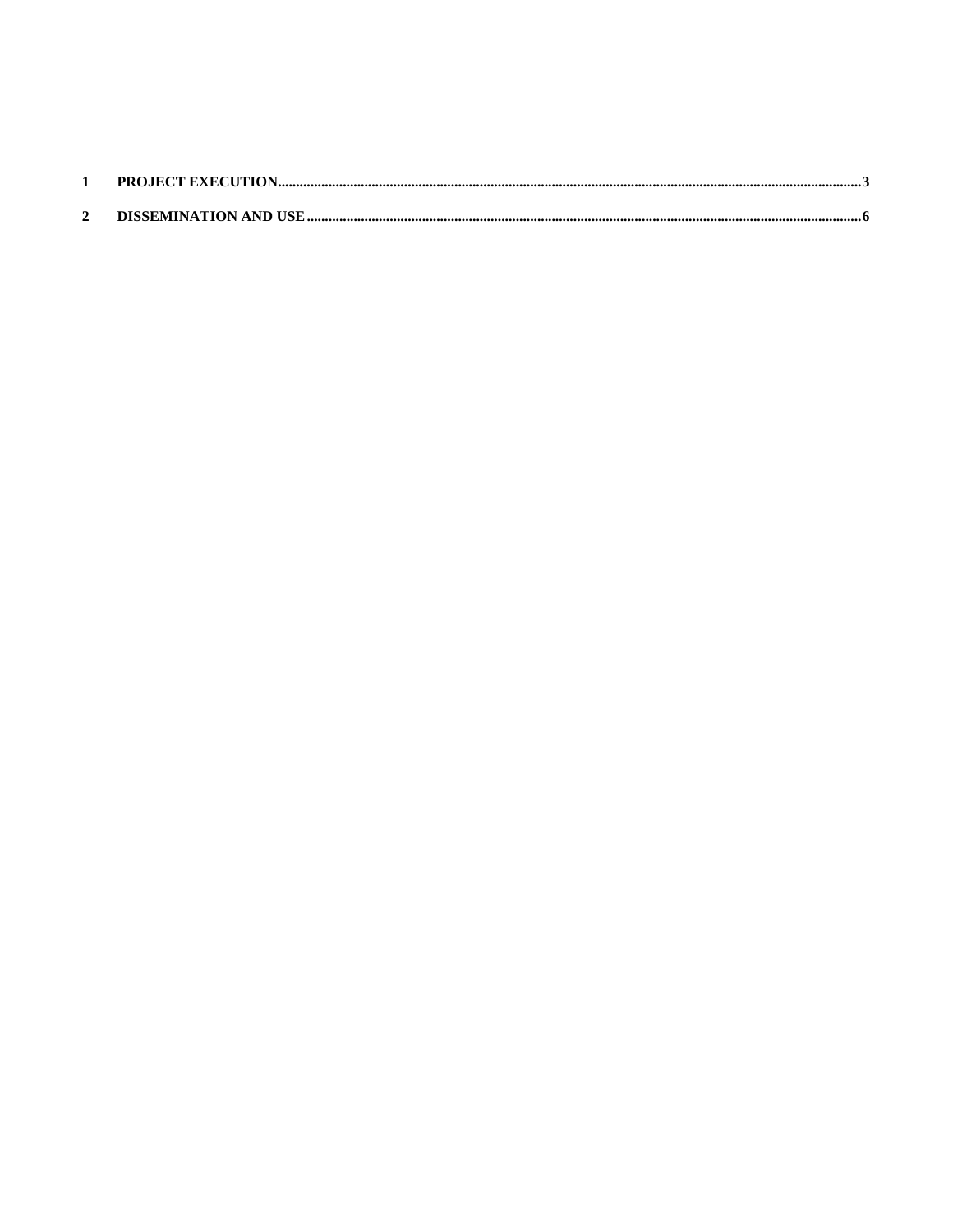# **1 Project execution**

# **Objectives**

The scientific and technical objectives of PEMTOOL are:

- **scientific:** to obtain an understanding of the interaction of the wide range of physical phenomena that occur in a PEM fuel cell, with a view to controlling that interaction in order to optimise the performance of the cell and arrangement of cells (stacks).
- **technical**: to develop a validated modelling tool that is able, quickly and efficiently, to predict this interaction and to guide its user towards the optimisation of cells and stacks.

The overall objective is that, at the end of the project, there should exist efficient and validated software tools that can be used by SMEs for optimising PEM fuel cell design. The specific measurable objectives are as follows:

1) to accelerate the development cycle, in terms of time, for PEM fuel cell product development by 50-60%;

- 2) to cut the cost of PEM fuel cell product development by 50-60%;
- 3) to improve PEM fuel cell performance by 30-50%.

#### **Contractors involved:**

| Royal Institute of Technology in Stockholm (KTH) |           |
|--------------------------------------------------|-----------|
| Cellkraft AB                                     | (CEL)     |
| Comsol AB                                        | (COM)     |
| Environment Park S.P.A.                          | (ENVI)    |
| Hysytech S.R.L.                                  | (HST)     |
| <b>Fundacion INASMET</b>                         | (INASMET) |
| Volvo Technology Corporation                     | (VOL)     |

# **Work performed**

#### In PEMTOOL:

- 3 SMEs (Cellkraft, Environment Park and Hysytech) whose core business involved the design and development of polymer electrolyte fuel cells (PEFCs) and one (Comsol) which develops numerical software, a potential capability of which is to act as modelling tool for assisting in the design of PEFCs, have made a list of specifications regarding primary issues of interest in PEFCs
- 2 RTD performers (KTH and INASMET) supply theoretical knowledge
- Theory is then programmed into Comsol's software, Comsol Multiphysics
- Cellkraft, Environment Park and Hysytech perform experiments on PEFCs, both to determine material input data necessary for modeling, and output necessary for model validation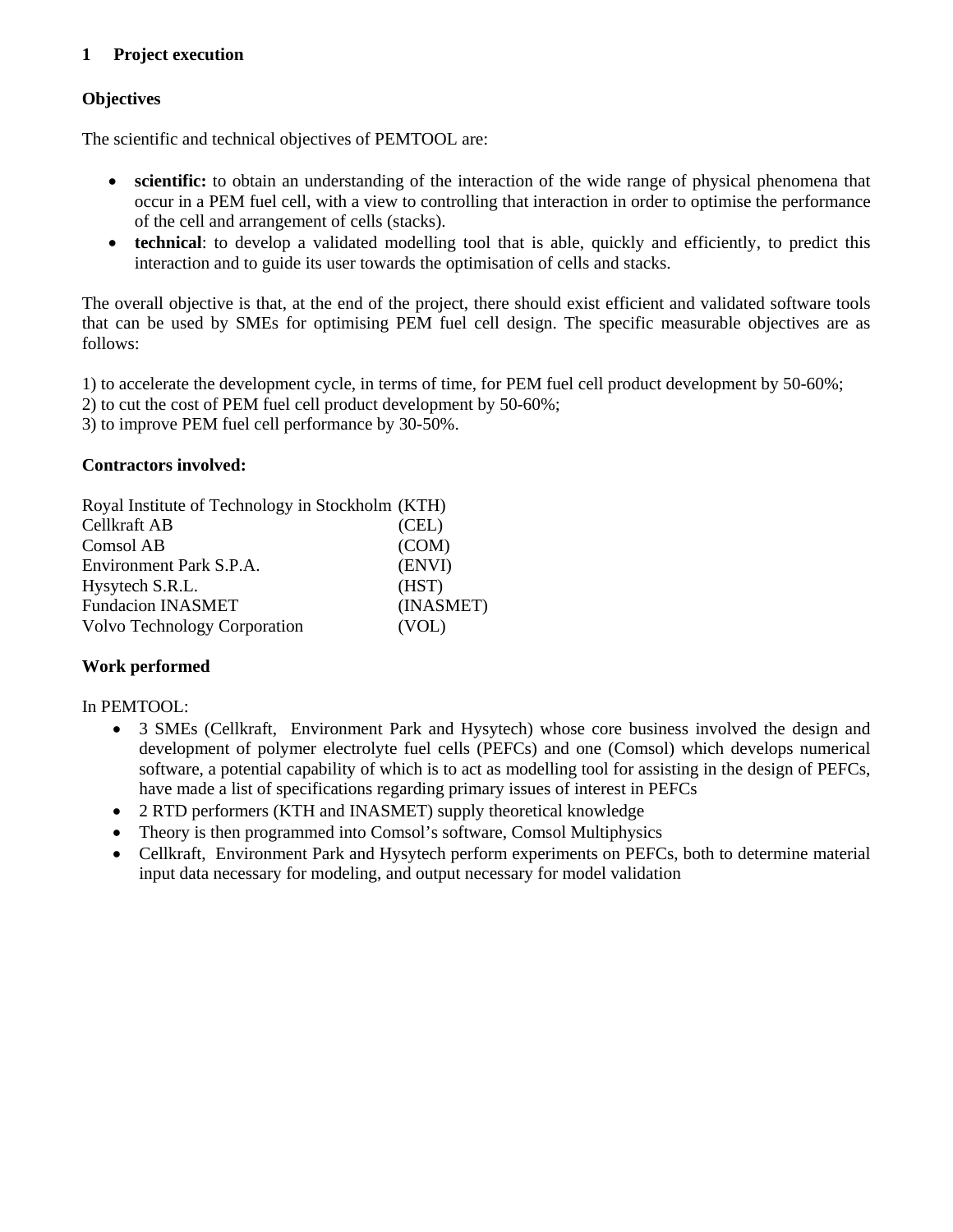

**Figure 1: Schematic of the operation of a PEFC** 

• A large end-user (Volvo) performs experiments on a PEFC stack, which the validated models help to optimize.



**Figure 2: PEMTOOL work structure** 

The work structure, showing the interaction between SMEs, RTD performers and the large end-user is shown in Fig. 2 above.

# **Results achieved**

• extensive set of experimental data of the performance of different PEFCs using the same components under different operating conditions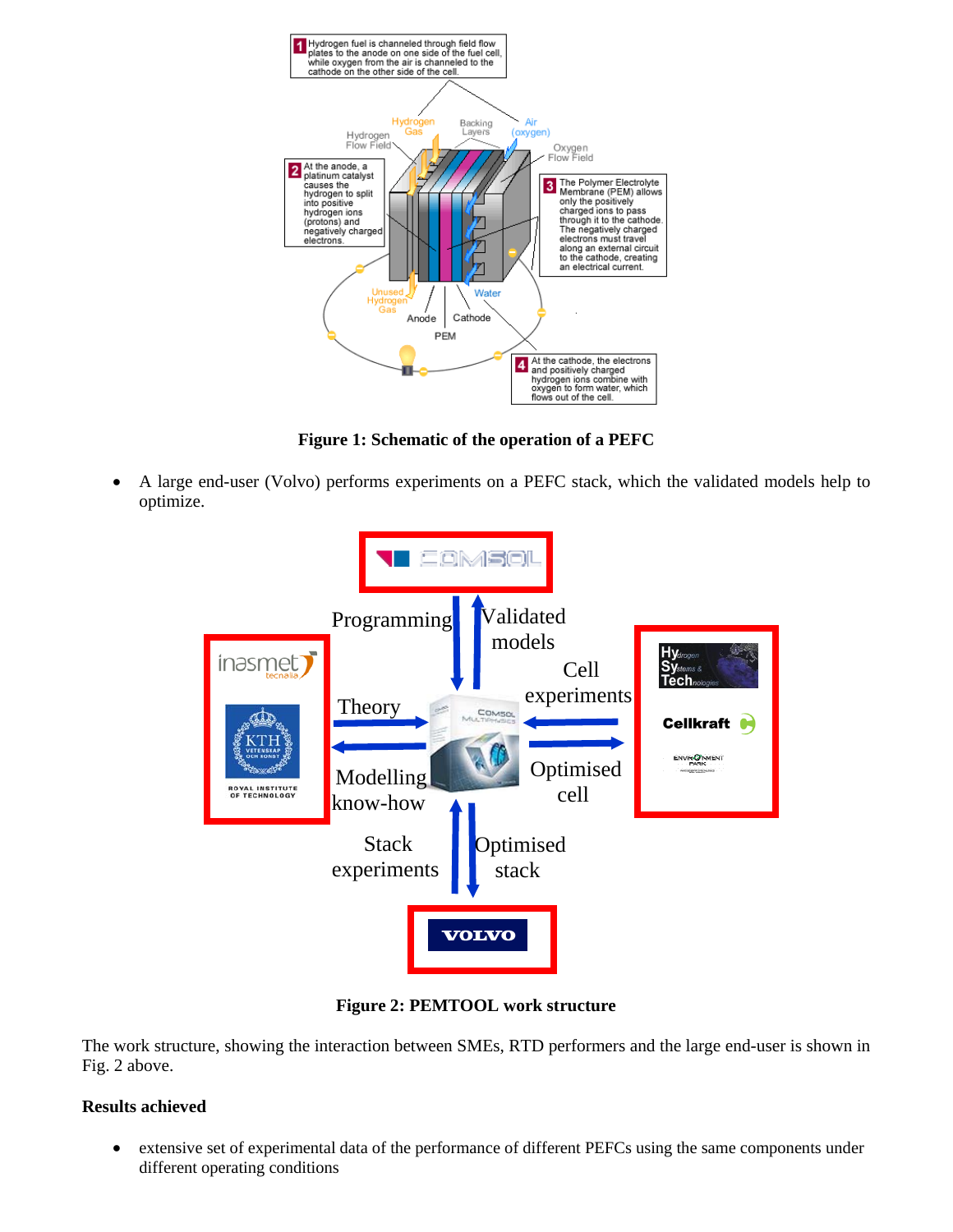- derivation and analysis of theoretical models that encompass both the participating SMEs' specifications, as well as the latest literature
- implementation of models in commercially available software (Comsol Multiphysics)
- numerical solutions for both one- and two-phase flows for one- and two-dimensional models
- an up-to-date literature review of degradation mechanisms in PEFCs

It had been hoped that unambiguous validation of the model against the polarisation curve data of the PEFC used by one of the SMEs would be achieved. This was not achieved before the project ended; however, the experimental data has been retained and will form the basis of future Ph.D. projects.

#### **Methodologies and approaches employed**

The project uses a wide array of experimental techniques to determine the physical properties of PEFC components and their performance under actual operating conditions. In addition to standard techniques for measuring polarization curves, other techniques were developed for determining the structural mechanical properties of the porous gas diffusion layer, and a method for measuring the flow of water through a polymer electrolyte membrane. The results of these were used as input for mathematical modelling activities; derived models were implemented into finite-element software.

### **Project achievements relative to the state-of-the-art**

The unique combination of experimental work, theoretical modelling, mathematical analysis and numerical simulation ensures that the work performed in PEMTOOL is state-of-the-art:

- the project takes account of the most recently available experimental and theoretical literature on PEFCs in relevant conference proceedings and journals, in order derive the necessary models.
- where appropriate, the physics within these models is developed further for the particular needs of the project, i.e. with respect to current density range, physical phenomena
- unlike in most previous models, mathematical analysis is conducted to enable systematic model reduction, which then leads to faster solution times
- the models are programmed in a state-of-the art finite-element multiphysics software package

#### **Project impact on its industry/research sector**

The project has increased the knowledge base in polymer electrolyte fuel cells both experimentally and theoretically at the university, research institute, the SMEs and the end-user that participated. From the industrial perspective, the availability of a tool to help predict good cell design from the point of e.g. good structural mechanical principles, is a significant step forward. From the research point of view, the gathering of accurate experimental results for the same components in different cells is perhaps unique, and should ensure that successful validation of the model will be forthcoming in the near future.

**Logo**



**Website:** https://www2.mech.kth.se/pemtool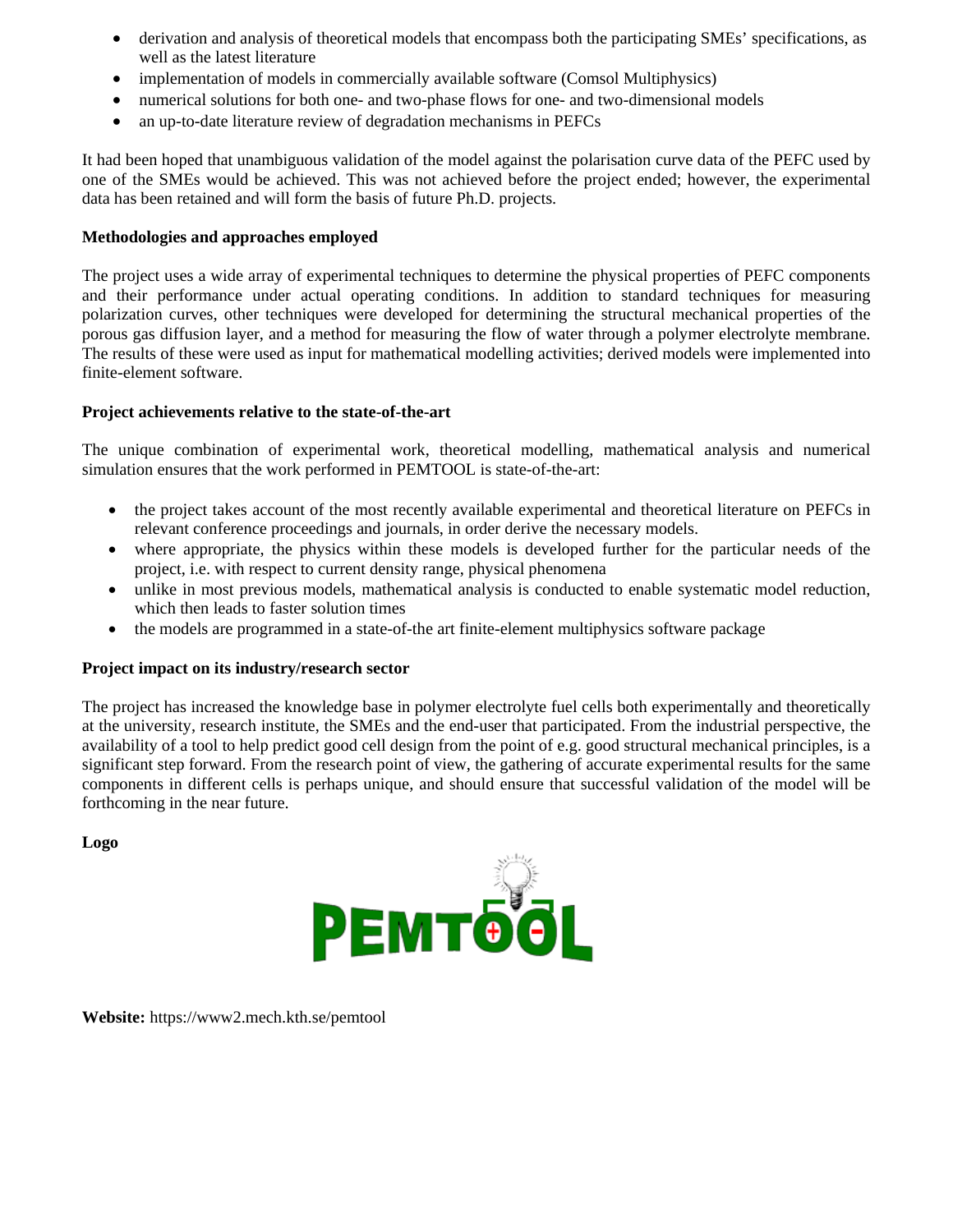## **2 Dissemination and use**

| <b>Exploitable</b><br>Knowledge<br>(description) | <b>Exploitable</b><br>$product(s)$ or<br>measure(s)                    | Sector(s) of<br>application | Timetable for<br>commercial<br>use | Patents or other<br>IPR protection | <b>Owner &amp; Other</b><br>Partner(s)<br>involved |
|--------------------------------------------------|------------------------------------------------------------------------|-----------------------------|------------------------------------|------------------------------------|----------------------------------------------------|
| GDL<br>characterisation<br>technique             | Standard<br>method<br>development<br>for GDL and<br>porous<br>membrane | Industrial<br>(fuel cells)  | Short term                         |                                    | <b>HST</b>                                         |
| PEFC reduced<br>theoretical<br>model             |                                                                        | Academic,<br>Industrial     |                                    |                                    | $KTH*$                                             |
| PEFC structure<br>mechanics<br>model             |                                                                        | Academic,<br>Industrial     |                                    |                                    | <b>INASMET*</b>                                    |
| <b>PEFC</b><br>numerical<br>model                |                                                                        | Academic,<br>Industrial     |                                    |                                    | <b>COMSOL</b>                                      |

**Section 1 - Exploitable knowledge and its Use**

\*All IPR passes to SMEs.

#### **Section 2 – Dissemination of knowledge**

| Planned/<br>actual<br>dates | <b>Type</b>          | <b>Type of audience</b> | <b>Countries</b><br>addressed | Size of<br>audience | <b>Partner</b><br>responsible<br>/involved |
|-----------------------------|----------------------|-------------------------|-------------------------------|---------------------|--------------------------------------------|
| 1.11.2005-                  | Project website      | General public          | <b>ANY</b>                    |                     | <b>KTH</b>                                 |
| 26.6.2006                   | Conference           | Research                | <b>ANY</b>                    | $\sim 30$           | <b>KTH</b>                                 |
| 25.9.2006                   | Conference           | Research                | <b>ANY</b>                    | $\sim 30$           | <b>KTH</b>                                 |
| $21 -$                      | <b>Winter School</b> | Research                | <b>ITALY</b>                  | $\sim 30$           | <b>HYS</b>                                 |
| 26.1.2007                   |                      |                         |                               |                     |                                            |
| 1.2.2007                    | EU Brokerage event   | Research                | <b>ANY</b>                    | ~200                | <b>KTH</b>                                 |
| 6-7.3.2007                  | Conference           | Research                | <b>ANY</b>                    | ~100                | <b>KTH</b>                                 |
| 30.5.2007                   | Conference           | Research, industry      | <b>SWEDEN</b>                 | ~100                | <b>KTH</b>                                 |
| $6 - 8.62007$               | Conference           | Research                | <b>ITALY</b>                  | ~200                | <b>ENVI</b>                                |
| 15.6.2007                   | Journal article      | Research                | <b>ANY</b>                    |                     | <b>KTH</b>                                 |

Details:

- Project website at www.pemtool.net (https://www2.mech.kth.se/pemtool from December 2007)
- *A reduced model for 3D heat and mass transport in PEFCs*, presented at 6th Euromech Fluid Mechanics Conference, Stockholm 26-30 June 2006 (authors: P. Yakubenko, G. Shugai & M. Vynnycky; presenter: P. Yakubenko)
- *Model of water transport processes for PEM in contact with water vapour*, presented at Nordic PEMFC 06, Stockholm 25-27 September 2006 (authors: G. Shugai, P.Yakubenko, P.Gode and M. Vynnycky; presenter: G. Shugai)
- *Presentation at a winter school on state of art & future of "Hydrogen & Fuel Cell Technologies" in Bardonecchia, Italy, 21-26 January 2007* (presenter: M. Antonini)
- Poster presentation at EU-sponsored FP7 Information & Brokerage Day on Hydrogen and Fuel Cells, 1 February 2007, Prague.